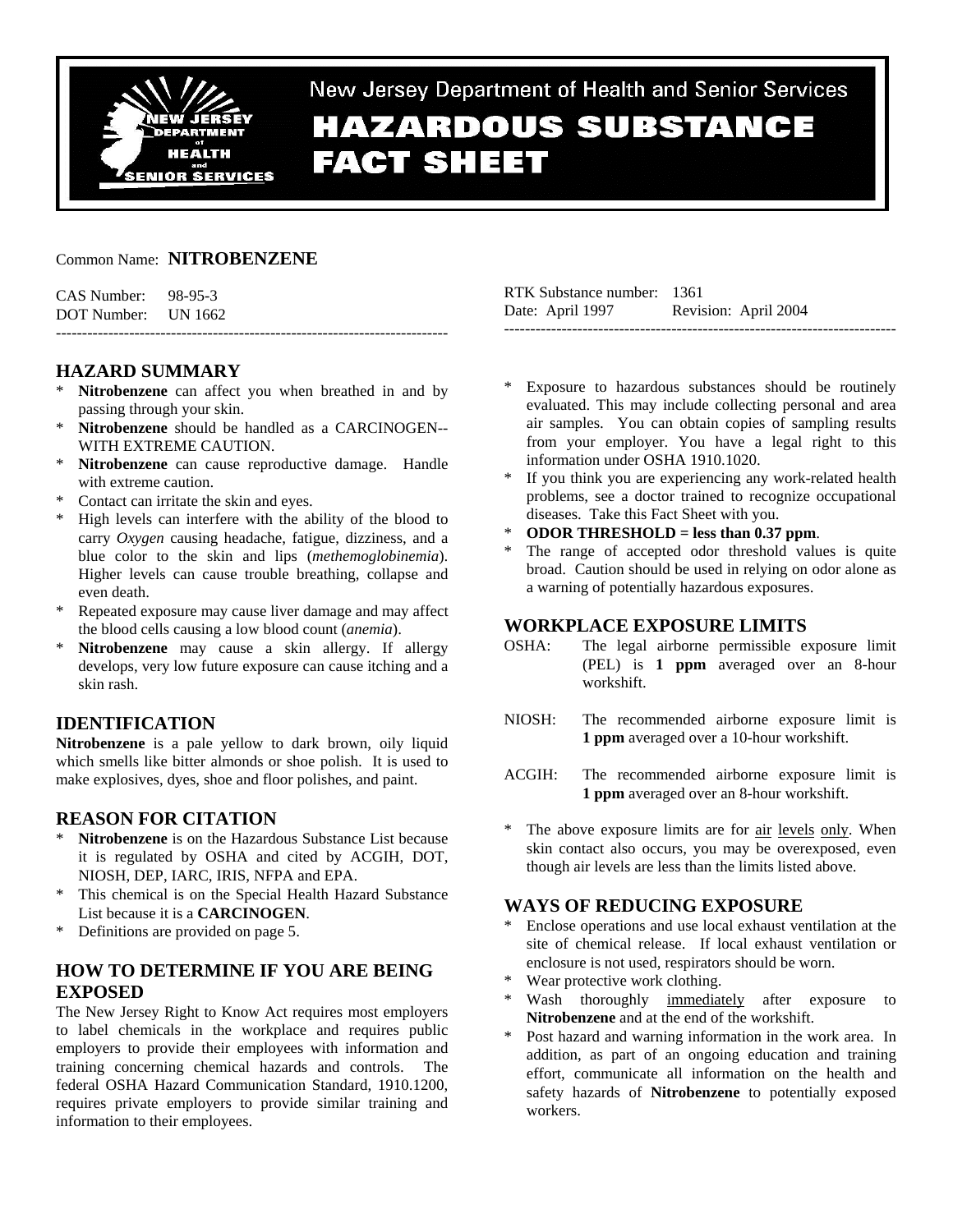This Fact Sheet is a summary source of information of all potential and most severe health hazards that may result from exposure. Duration of exposure, concentration of the substance and other factors will affect your susceptibility to any of the potential effects described below.

## **HEALTH HAZARD INFORMATION**

### **Acute Health Effects**

The following acute (short-term) health effects may occur immediately or shortly after exposure to **Nitrobenzene**:

- Contact can irritate the skin and eyes.
- \* High levels can interfere with the ability of the blood to carry *Oxygen* causing headache, fatigue, dizziness, and a blue color to the skin and lips (*methemoglobinemia*). Higher levels can cause trouble breathing, collapse and even death.

### **Chronic Health Effects**

The following chronic (long-term) health effects can occur at some time after exposure to **Nitrobenzene** and can last for months or years:

### **Cancer Hazard**

- Nitrobenzene may be a CARCINOGEN in humans since it has been shown to cause lung, thyroid, liver and kidney cancers in animals.
- \* Many scientists believe there is no safe level of exposure to a carcinogen.

### **Reproductive Hazard**

Nitrobenzene may damage the testes (male reproductive glands).

### **Other Long-Term Effects**

- \* **Nitrobenzene** may damage the liver.
- Nitrobenzene may affect the blood cells causing a low blood count (*anemia*).
- \* **Nitrobenzene** may cause a skin allergy. If allergy develops, very low future exposure can cause itching and a skin rash.

## **MEDICAL**

### **Medical Testing**

Before beginning employment and at regular times after that, for those with frequent or potentially high exposures, the following are recommended:

\* Liver function tests.

If symptoms develop or overexposure is suspected, the following are recommended:

- Complete blood count.
- Blood methemoglobin level.

Any evaluation should include a careful history of past and present symptoms with an exam. Medical tests that look for damage already done are not a substitute for controlling exposure.

Request copies of your medical testing. You have a legal right to this information under OSHA 1910.1020.

### **Mixed Exposures**

Because more than light alcohol consumption can cause liver damage, drinking alcohol can increase the liver damage caused by **Nitrobenzene**.

## **WORKPLACE CONTROLS AND PRACTICES**

Unless a less toxic chemical can be substituted for a hazardous substance, **ENGINEERING CONTROLS** are the most effective way of reducing exposure. The best protection is to enclose operations and/or provide local exhaust ventilation at the site of chemical release. Isolating operations can also reduce exposure. Using respirators or protective equipment is less effective than the controls mentioned above, but is sometimes necessary.

In evaluating the controls present in your workplace, consider: (1) how hazardous the substance is, (2) how much of the substance is released into the workplace and (3) whether harmful skin or eye contact could occur. Special controls should be in place for highly toxic chemicals or when significant skin, eye, or breathing exposures are possible.

In addition, the following control is recommended:

\* Where possible, automatically pump liquid **Nitrobenzene** from drums or other storage containers to process containers.

Good **WORK PRACTICES** can help to reduce hazardous exposures. The following work practices are recommended:

- \* Workers whose clothing has been contaminated by **Nitrobenzene** should change into clean clothing promptly.
- \* Do not take contaminated work clothes home. Family members could be exposed.
- Contaminated work clothes should be laundered by individuals who have been informed of the hazards of exposure to **Nitrobenzene**.
- Eye wash fountains should be provided in the immediate work area for emergency use.
- \* If there is the possibility of skin exposure, emergency shower facilities should be provided.
- \* On skin contact with **Nitrobenzene**, immediately wash or shower to remove the chemical. At the end of the workshift, wash any areas of the body that may have contacted **Nitrobenzene**, whether or not known skin contact has occurred.
- \* Do not eat, smoke, or drink where **Nitrobenzene** is handled, processed, or stored, since the chemical can be swallowed. Wash hands carefully before eating, drinking, smoking, or using the toilet.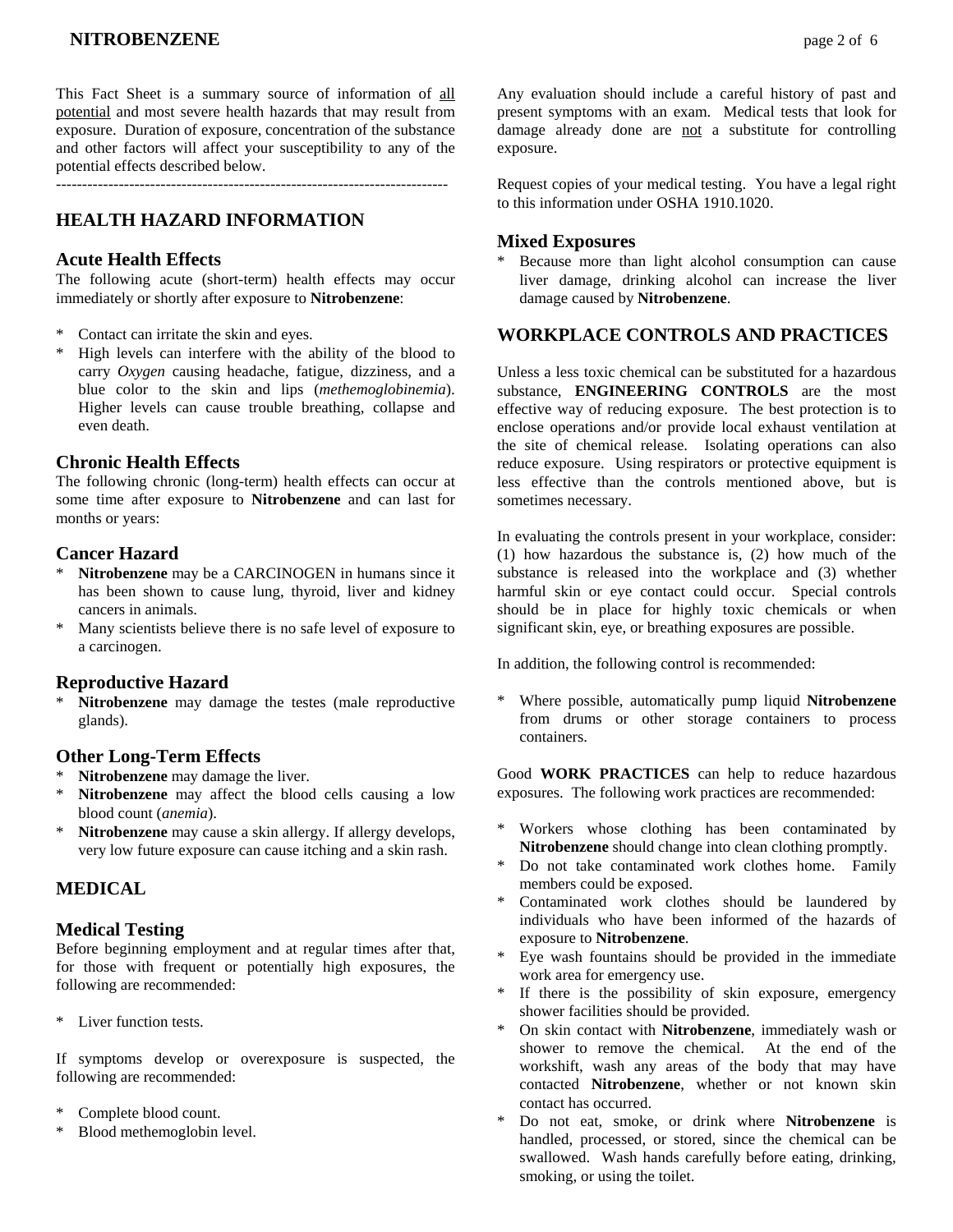WORKPLACE CONTROLS ARE BETTER THAN PERSONAL PROTECTIVE EQUIPMENT. However, for some jobs (such as outside work, confined space entry, jobs done only once in a while, or jobs done while workplace controls are being installed), personal protective equipment may be appropriate.

OSHA 1910.132 requires employers to determine the appropriate personal protective equipment for each hazard and to train employees on how and when to use protective equipment.

The following recommendations are only guidelines and may not apply to every situation.

# **Clothing**

- \* Avoid skin contact with **Nitrobenzene**. Wear protective gloves and clothing. Safety equipment suppliers/manufacturers can provide recommendations on the most protective glove/clothing material for your operation.
- \* All protective clothing (suits, gloves, footwear, headgear) should be clean, available each day, and put on before work.
- \* Safety equipment manufacturers recommend *Viton*, *Butyl Rubber*, and *Polyvinyl Alcohol* as protective materials.

# **Eye Protection**

- \* Wear indirect-vent, impact and splash resistant goggles when working with liquids.
- \* Wear a face shield along with goggles when working with corrosive, highly irritating or toxic substances.

# **Respiratory Protection**

# **IMPROPER USE OF RESPIRATORS IS DANGEROUS.**

Such equipment should only be used if the employer has a written program that takes into account workplace conditions, requirements for worker training, respirator fit testing and medical exams, as described in OSHA 1910.134.

- \* Where the potential exists for exposure over **1 ppm**, use a NIOSH approved supplied-air respirator with a full facepiece operated in a pressure-demand or other positivepressure mode. For increased protection use in combination with an auxiliary self-contained breathing apparatus operated in a pressure-demand or other positive-pressure mode.
- \* Exposure to **200 ppm** is immediately dangerous to life and health. If the possibility of exposure above **200 ppm** exists, use a NIOSH approved self-contained breathing apparatus with a full facepiece operated in a pressure-demand or other positive-pressure mode equipped with an emergency escape air cylinder.

# **HANDLING AND STORAGE**

- \* Prior to working with **Nitrobenzene** you should be trained on its proper handling and storage.
- \* **Nitrobenzene** must be stored to avoid contact with NITROGEN TETROXIDE; NITROGEN OXIDES; POTASSIUM HYDROXIDE; and SILVER PERCHLORATE since violent reactions occur.
- Nitrobenzene is not compatible with OXIDIZING AGENTS (such as PERCHLORATES, PEROXIDES, PERMANGANATES, CHLORATES, NITRATES, CHLORINE, BROMINE and FLUORINE); STRONG BASES (such as SODIUM HYDROXIDE and POTASSIUM HYDROXIDE); REDUCING AGENTS; METAL SALTS; STRONG ACIDS (such as HYDROCHLORIC, SULFURIC and NITRIC); CHEMICALLY ACTIVE METALS (such as POTASSIUM, SODIUM, MAGNESIUM and ZINC); COMBUSTIBLE MATERIALS (such as WOOD, PAPER and OIL); and ORGANICS.
- Store in tightly closed containers in a cool, well-ventilated area.
- Sources of ignition, such as smoking and open flames, are prohibited where **Nitrobenzene** is used, handled, or stored in a manner that could create a potential fire or explosion hazard.

# **QUESTIONS AND ANSWERS**

- Q: If I have acute health effects, will I later get chronic health effects?
- A: Not always. Most chronic (long-term) effects result from repeated exposures to a chemical.
- Q: Can I get long-term effects without ever having shortterm effects?
- A: Yes, because long-term effects can occur from repeated exposures to a chemical at levels not high enough to make you immediately sick.
- Q: What are my chances of getting sick when I have been exposed to chemicals?
- A: The likelihood of becoming sick from chemicals is increased as the amount of exposure increases. This is determined by the length of time and the amount of material to which someone is exposed.
- Q: When are higher exposures more likely?
- A: Conditions which increase risk of exposure include physical and mechanical processes (heating, pouring, spraying, spills and evaporation from large surface areas such as open containers), and "confined space" exposures (working inside vats, reactors, boilers, small rooms, etc.).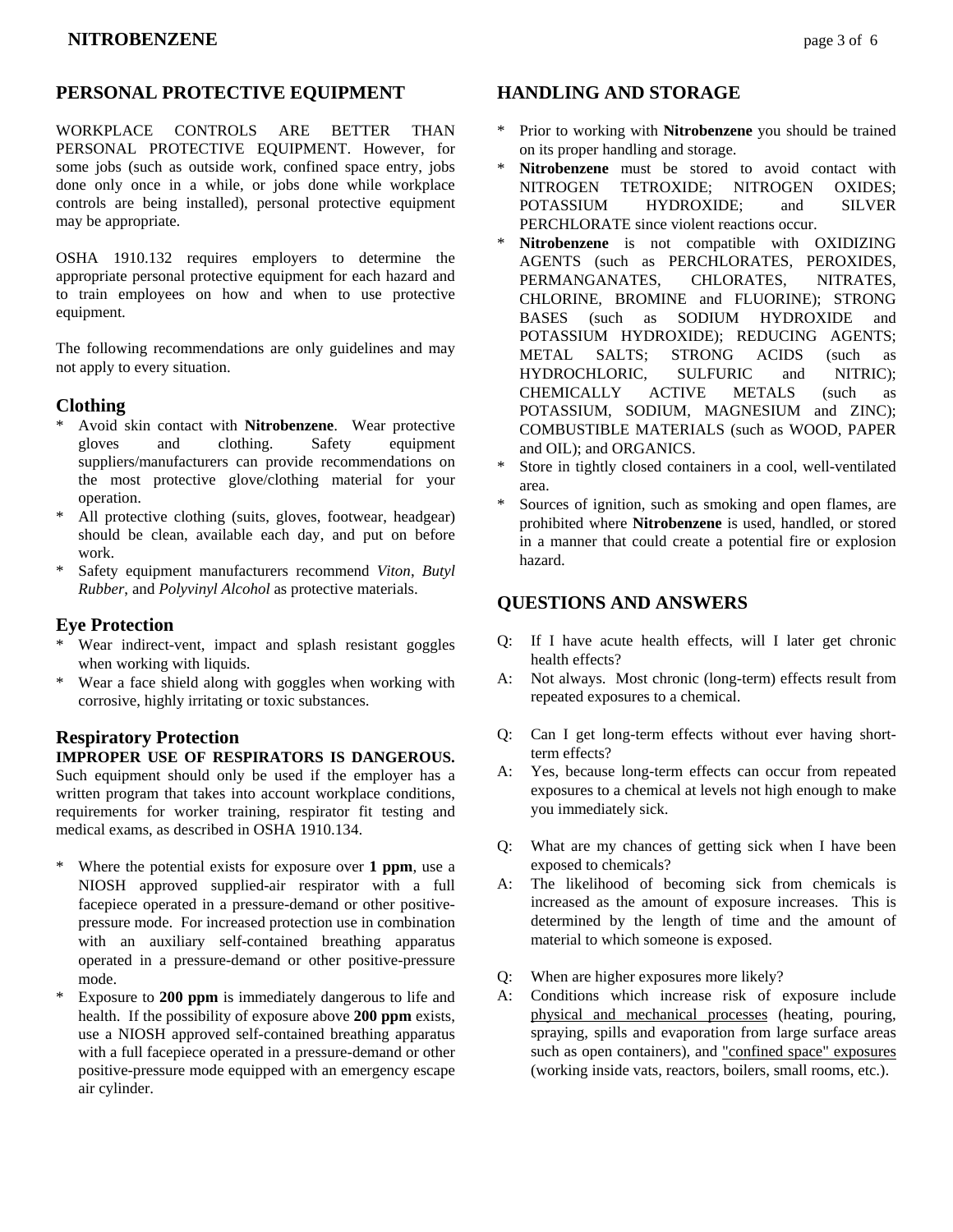- Q: Is the risk of getting sick higher for workers than for community residents?
- A: Yes. Exposures in the community, except possibly in cases of fires or spills, are usually much lower than those found in the workplace. However, people in the community may be exposed to contaminated water as well as to chemicals in the air over long periods. This may be a problem for children or people who are already ill.
- Q: Don't all chemicals cause cancer?
- A: No. Most chemicals tested by scientists are not cancercausing.
- Q: Should I be concerned if a chemical causes cancer in animals?
- A: Yes. Most scientists agree that a chemical that causes cancer in animals should be treated as a suspected human carcinogen unless proven otherwise.
- Q: But don't they test animals using much higher levels of a chemical than people usually are exposed to?
- A: Yes. That's so effects can be seen more clearly using fewer animals. But high doses alone don't cause cancer unless it's a cancer agent. In fact, a chemical that causes cancer in animals at high doses could cause cancer in humans exposed to low doses.
- Q: Can men as well as women be affected by chemicals that cause reproductive system damage?
- A: Yes. Some chemicals reduce potency or fertility in both men and women. Some damage sperm and eggs, possibly leading to birth defects.
- Q: Who is at the greatest risk from reproductive hazards?
- A: Pregnant women are at greatest risk from chemicals that harm the developing fetus. However, chemicals may affect the ability to have children, so both men and women of childbearing age are at high risk.

-------------------------------------------------------------------------- The following information is available from:

 New Jersey Department of Health and Senior Services Occupational Health Service PO Box 360 Trenton, NJ 08625-0360 (609) 984-1863 (609) 984-7407 (fax)

Web address: http://www.state.nj.us/health/eoh/odisweb/

### **Industrial Hygiene Information**

Industrial hygienists are available to answer your questions regarding the control of chemical exposures using exhaust ventilation, special work practices, good housekeeping, good hygiene practices, and personal protective equipment including respirators. In addition, they can help to interpret the results of industrial hygiene survey data.

#### **Medical Evaluation**

If you think you are becoming sick because of exposure to chemicals at your workplace, you may call personnel at the Department of Health and Senior Services, Occupational Health Service, who can help you find the information you need.

#### **Public Presentations**

Presentations and educational programs on occupational health or the Right to Know Act can be organized for labor unions, trade associations and other groups.

#### **Right to Know Information Resources**

The Right to Know Infoline (609) 984-2202 can answer questions about the identity and potential health effects of chemicals, list of educational materials in occupational health, references used to prepare the Fact Sheets, preparation of the Right to Know Survey, education and training programs, labeling requirements, and general information regarding the Right to Know Act. Violations of the law should be reported to (609) 984-2202.

 $-$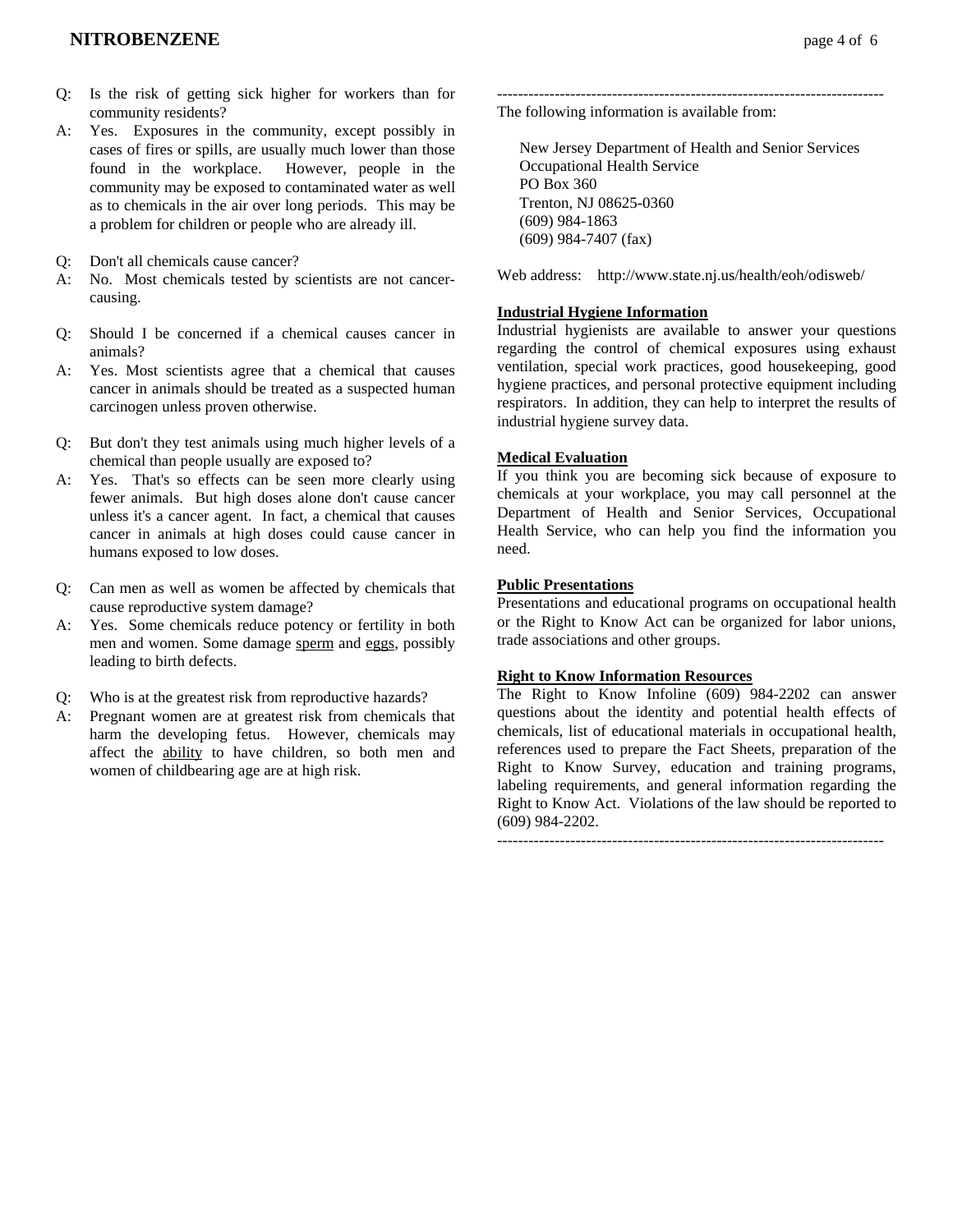## **DEFINITIONS**

**ACGIH** is the American Conference of Governmental Industrial Hygienists. It recommends upper limits (called TLVs) for exposure to workplace chemicals.

A **carcinogen** is a substance that causes cancer.

The **CAS number** is assigned by the Chemical Abstracts Service to identify a specific chemical.

**CFR** is the Code of Federal Regulations, which consists of the regulations of the United States government.

A **combustible** substance is a solid, liquid or gas that will burn.

A **corrosive** substance is a gas, liquid or solid that causes irreversible damage to human tissue or containers.

**DEP** is the New Jersey Department of Environmental **Protection** 

**DOT** is the Department of Transportation, the federal agency that regulates the transportation of chemicals.

**EPA** is the Environmental Protection Agency, the federal agency responsible for regulating environmental hazards.

A **fetus** is an unborn human or animal.

A **flammable** substance is a solid, liquid, vapor or gas that will ignite easily and burn rapidly.

The **flash point** is the temperature at which a liquid or solid gives off vapor that can form a flammable mixture with air.

**IARC** is the International Agency for Research on Cancer, a scientific group that classifies chemicals according to their cancer-causing potential.

**IRIS** is the Integrated Risk Information System database of the federal EPA.

A **miscible** substance is a liquid or gas that will evenly dissolve in another.

**mg/m3** means milligrams of a chemical in a cubic meter of air. It is a measure of concentration (weight/volume).

A **mutagen** is a substance that causes mutations. A **mutation** is a change in the genetic material in a body cell. Mutations can lead to birth defects, miscarriages, or cancer.

**NAERG** is the North American Emergency Response Guidebook. It was jointly developed by Transport Canada, the United States Department of Transportation and the Secretariat of Communications and Transportation of Mexico. It is a guide for first responders to quickly identify the specific or generic hazards of material involved in a transportation incident, and to protect themselves and the general public during the initial response phase of the incident.

**NFPA** is the National Fire Protection Association. It classifies substances according to their fire and explosion hazard.

**NIOSH** is the National Institute for Occupational Safety and Health. It tests equipment, evaluates and approves respirators, conducts studies of workplace hazards, and proposes standards to OSHA.

**NTP** is the National Toxicology Program which tests chemicals and reviews evidence for cancer.

**OSHA** is the Occupational Safety and Health Administration, which adopts and enforces health and safety standards.

**PEL** is the Permissible Exposure Limit which is enforceable by the Occupational Safety and Health Administration.

**PIH** is a DOT designation for chemicals which are Poison Inhalation Hazards.

**ppm** means parts of a substance per million parts of air. It is a measure of concentration by volume in air.

A **reactive** substance is a solid, liquid or gas that releases energy under certain conditions.

**STEL** is a Short Term Exposure Limit which is usually a 15 minute exposure that should not be exceeded at any time during a work day.

A **teratogen** is a substance that causes birth defects by damaging the fetus.

**TLV** is the Threshold Limit Value, the workplace exposure limit recommended by ACGIH.

The **vapor pressure** is a measure of how readily a liquid or a solid mixes with air at its surface. A higher vapor pressure indicates a higher concentration of the substance in air and therefore increases the likelihood of breathing it in.